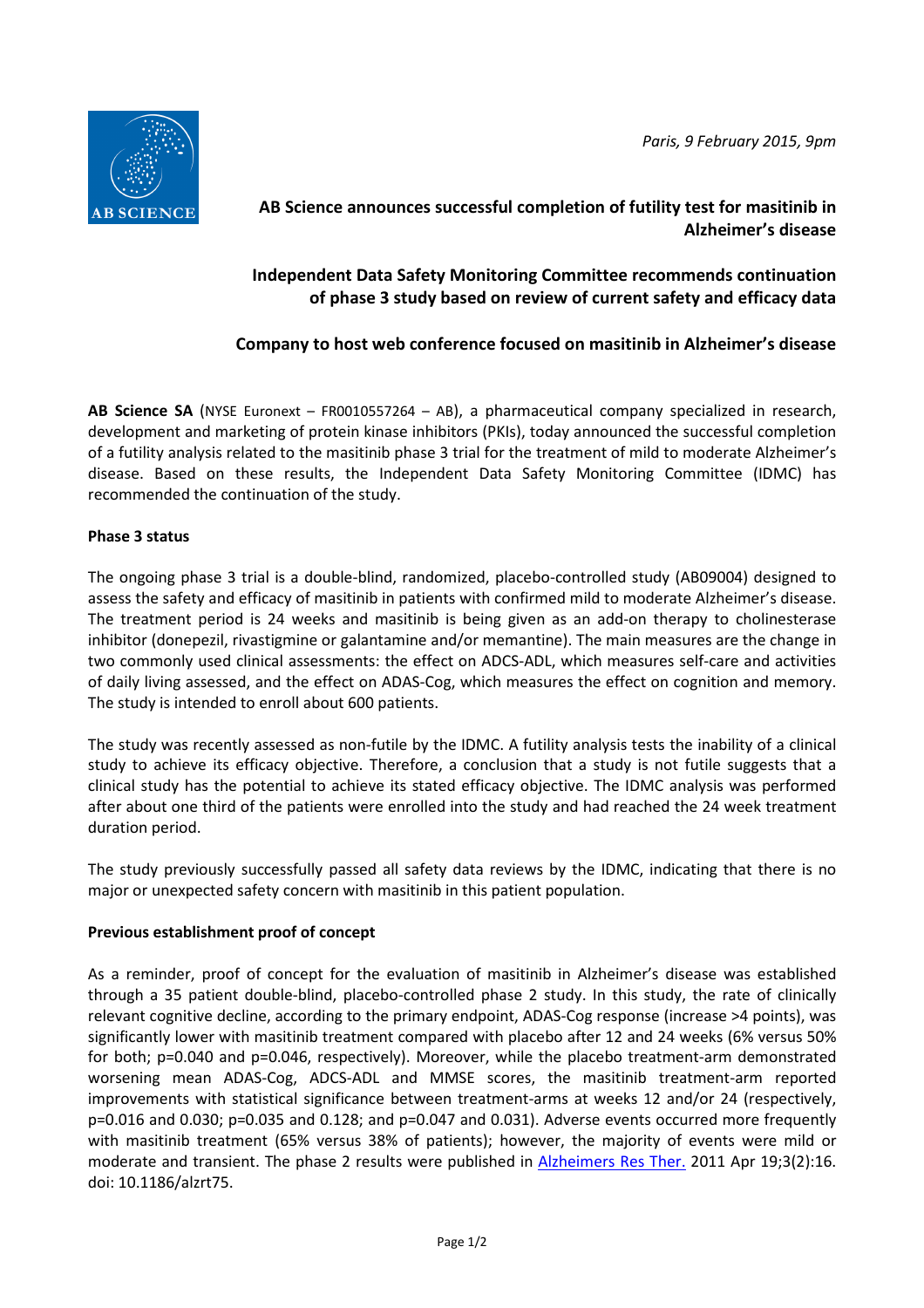### **Scientific rationale**

The potential therapeutic benefit of masitinib in Alzheimer's disease is linked to two possible mechanisms of action: the role of mast cells in neuroinflammation and regulation of the blood-brain-barrier (BBB) permeability; and the inhibition of the protein kinase Fyn, which is involved in Aβ signaling and Tau phosphorylation.

Neuroinflammation is thought to be a major contributor in the pathogenesis of Alzheimer's disease $^{1,2,3}$ . Mast cells release large amounts of proinflammatory mediators and therefore play an important role in sustaining the inflammatory network of the central nervous system. Furthermore; mast cells are found on both sides of the BBB and also have the ability to rapidly cross the BBB, thereby increasing their numbers in response to physiological stimuli. Given that the neural pool of mast cells is influenced by their ability to rapidly cross the BBB, inhibition of mast cells peripheral to the BBB could impact upon neurodegenerative disease outcome. Therefore, masitinib could be an effective drug in Alzheimer's disease because it blocks mast cells through the inhibition of the tyrosine kinases c-Kit and Lyn.

In addition to blocking mast cell activity, masitinib may exert an effect through its inhibition of the tyrosine kinase Fyn<sup>4,5,6</sup>. Alzheimer's disease is associated with the pathological aggregation of amyloid-beta (Aβ) plaques and tau-positive neurofibrillary tangles. Several lines of evidence implicate Fyn in the pathogenesis of Alzheimer's disease through its dual role in Aβ signaling and Tau phosphorylation. Masitinib, by inhibiting Fyn, could possibly disrupt the Aβ signaling cascade and modulate the phosphorylation of tau protein, thus and preventing neurofibrillary tangles.

### **Targeted population**

The meta-analysis of epidemiologic studies indicates that between 5 and 10 million people suffer from Alzheimer's disease in the USA and Europe. Alzheimer's disease is the most common type of dementia among western countries, corresponding to about 60% of cases. Alzheimer's disease is already the sixth leading cause of all deaths in USA and the fifth leading cause among Americans over 65 years of age.<sup>7,8,9</sup> Worldwide, it is thought that there are more than 15 million people affected by Alzheimer's disease.<sup>8</sup>

Currently, there are only five products approved for the treatment of Alzheimer's disease, four of which belong to the pharmacological class of anticholinesterases, the fifth being an NMDA inhibitor. Therefore, this remains an area of significant unmet medical need. Accordingly, the FDA recently issued new guidance (21 CFR 149 314.510) that allows for the potential of conditional approval.

### **Web conference**

AB Science will be hosting in the next few days a web conference focused on masitinib for the treatment of Alzheimer's disease. This event will feature key opinion leaders in the field of Alzheimer's disease treatment. Details will follow shortly.

- [1] Skaper SD, et al. Immunology. 2014 Mar;141(3):314-27. doi: 10.1111/imm.12170.
- [2] Silver R, et al. Trends Neurosci. 2013 Sep;36(9):513-21. doi: 10.1016/j.tins.2013.06.001.
- [3] in t'Veld BA, et al. N Engl J Med 2001;345:1515-21. doi: 10.1056/NEJMoa010178.
- [4] Nygaard HB et al. Alzheimers Res Ther. 2014 Feb 5;6(1):8. doi: 10.1186/alzrt238.
- [5] Yang K. et al. J Alzheimers Dis. 2011;27(2):243-52. doi: 10.3233/JAD-2011-110353.

[6] Lee G, et al. J Neurosci 2004; 24:2304-2312. doi: 10.1523/JNEUROSCI.4162-03.2004

[9] Weili Xu et *al.* Epidemiology of Alzheimer's Disease, Understanding Alzheimer's Disease. 2013.doi: 10.5772/54398

<sup>[7]</sup> Rizzi L, et al. Biomed Res Int. 2014;2014:908915. doi: 10.1155/2014/908915.

<sup>[8]</sup> Launer LJ, et al. Neurology. 1999 Jan 1;52(1):78-84. doi:10.1155/2014/908915.